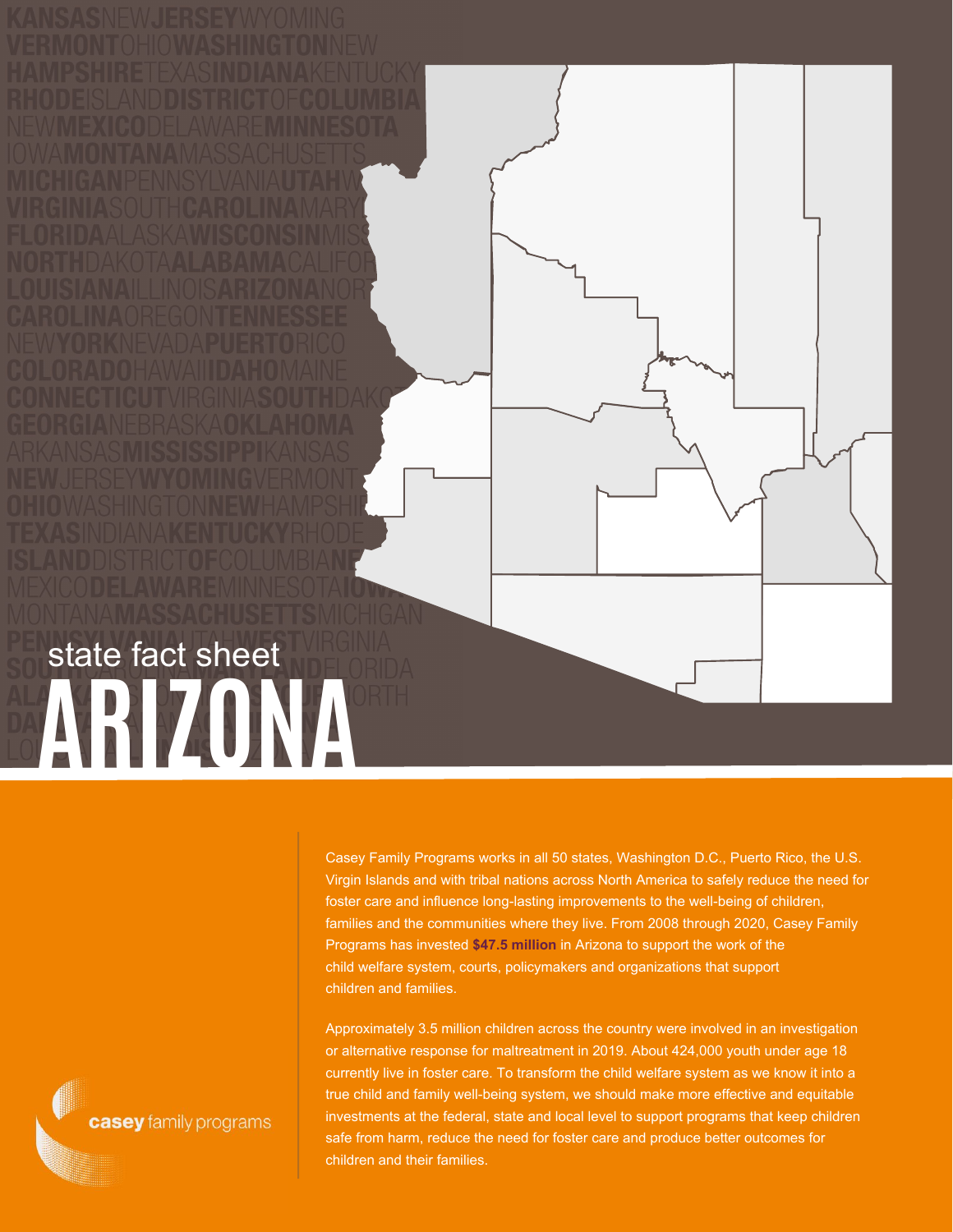We talk about a "foster care system," but the goal is to create a child and family well-being system that prevents abuse and neglect and helps every child grow up safely in his or her own family whenever possible. Rather than waiting for maltreatment to occur, we can improve the safety of children who have come to the attention of child protective services by helping their families with evidence-based and promising practices.

Across Arizona in 2019, approximately:



Most states currently are limited to using the bulk of the \$9.8 billion in dedicated federal child welfare funding only for services related to foster care. The Family First Prevention Services Act of 2018 and the Family First Transition Act of 2019 provide states with the historic opportunity to invest federal funding to support preventive services, including substance abuse, mental health and parental skill training, so more children can remain safely at home. States and tribes now have access to new federal prevention resources to help keep children safe from harm in the first place by helping strengthen their families.

How federal child welfare funding is currently aligned in Arizona\*:

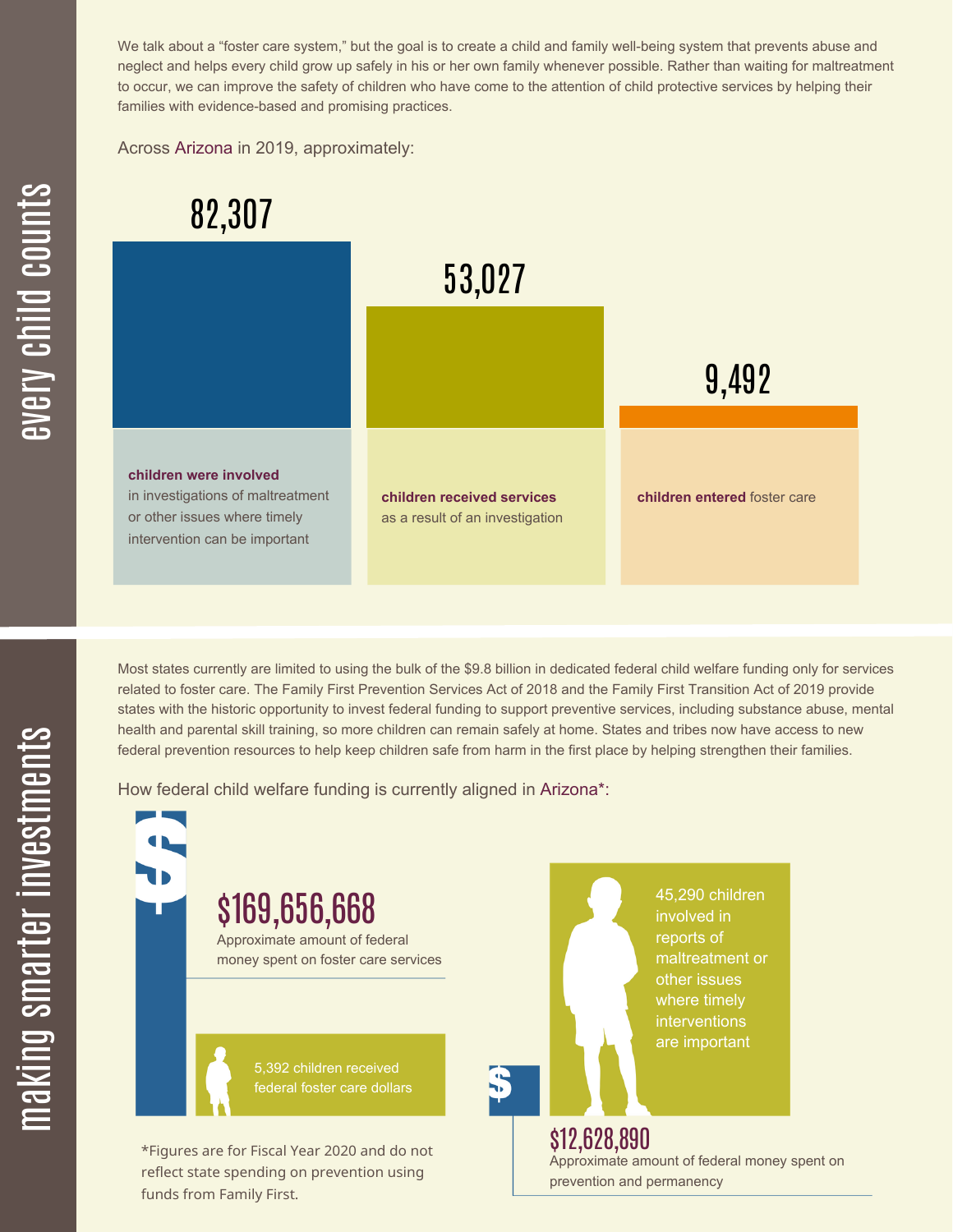Safety and effective response go hand in hand. Most children enter foster care due to neglect and other reasons — not because of physical or sexual abuse. In Arizona, providing targeted and effective interventions as soon as possible, including by accessing new federal resources provided under the Family First Prevention Services Act and the Family First Transition Act, can safely allow children to remain with their families and thrive.

## Reasons children in Arizona enter foster care:



\*"Other" includes parental substance abuse, child substance abuse, child disability, child behavior problems, parent death, parent incarceration, caretaker inability to cope, relinquishment or inadequate housing.

97% of children in Arizona do not experience a repeat occurrence of maltreatment within six months

 $\overline{\mathbf \Theta}$  $\overline{\mathbf{C}}$ <u>pin</u>  $\overline{\mathbf{C}}$  $\overline{\mathbf{C}}$  $\equiv$  $\overline{\mathbf{c}}$  $\overline{\phantom{0}}$  $\boldsymbol{\mathcal{O}}$ a  $\overrightarrow{\mathbf{e}}$ 

 $\overline{\phantom{1}}$ 

What happens to children who end up in foster care? Most are safely reunited with their own family or extended family. A significant number are adopted. Under the Family First Prevention Services Act, communities can more easily invest in helping more children to grow up in safe, stable families by providing appropriate and timely services prior to the need for removal, or after they return home or have been adopted.

Among children in Arizona who exited foster care in 2019: